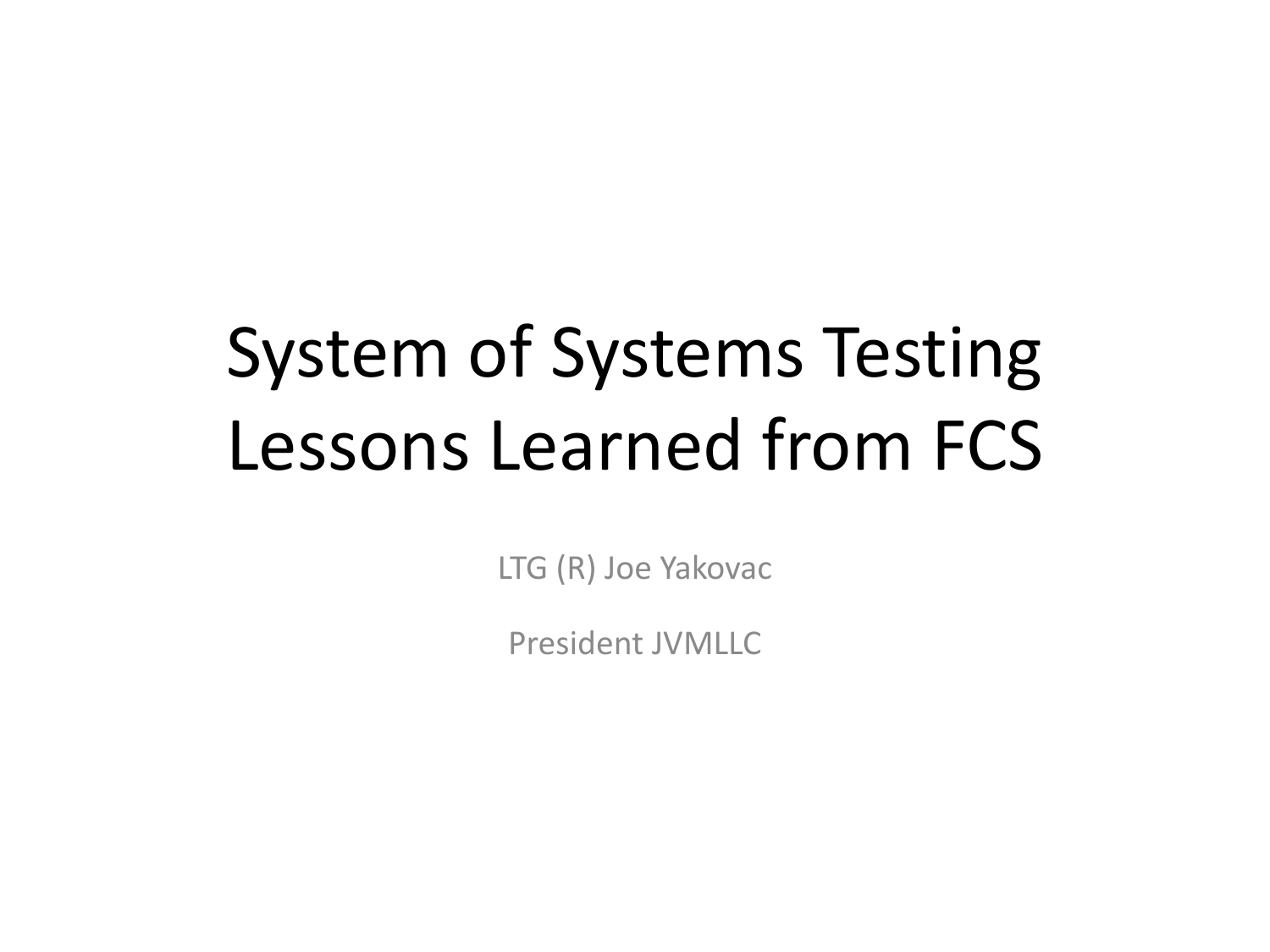#### System of System Definitions

(1)Virtual Virtual SoS lack a central management authority and a centrally agreed upon purpose for the SoS. Large-scale behavior emerges—and may be desirable—but this type of SoS should rely upon relatively invisible mechanisms to maintain it.

(2)Collaborative In collaborative SoS, the component systems interact more or less voluntarily to fulfill agreed upon central purposes. The Internet is a collaborative system. The Internet Engineering Task Force works out standards but has no power to enforce them. The central players collectively decide how to provide or deny service, thereby providing some means of enforcing and maintaining standards. (3)Acknowledged Acknowledged SoS have recognized objectives, a designated manager, and resources for the SoS; however, the constituent systems retain their independent ownership, objectives, funding, and development and sustainment approaches. Changes in the systems are based on collaboration between the SoS and the system.

(4)Directed Directed SoS are those in which the integrated SoS is built and managed to fulfill specific purposes. It is centrally managed during long-term operation to continue to fulfill those purposes as well as any new ones the system owners might wish to address. The component systems maintain an ability to operate independently, but their normal operational mode is subordinated to the central managed purpose.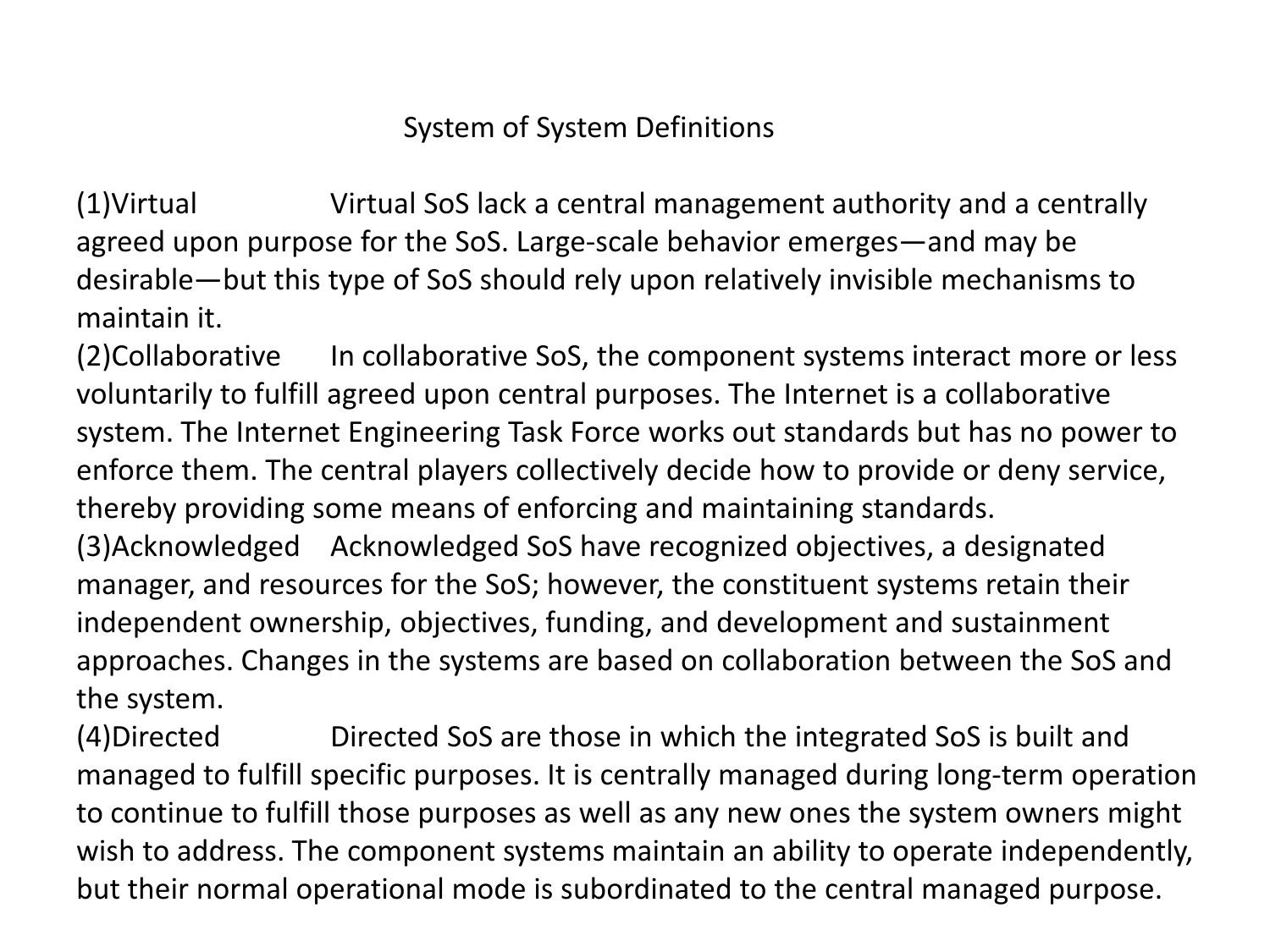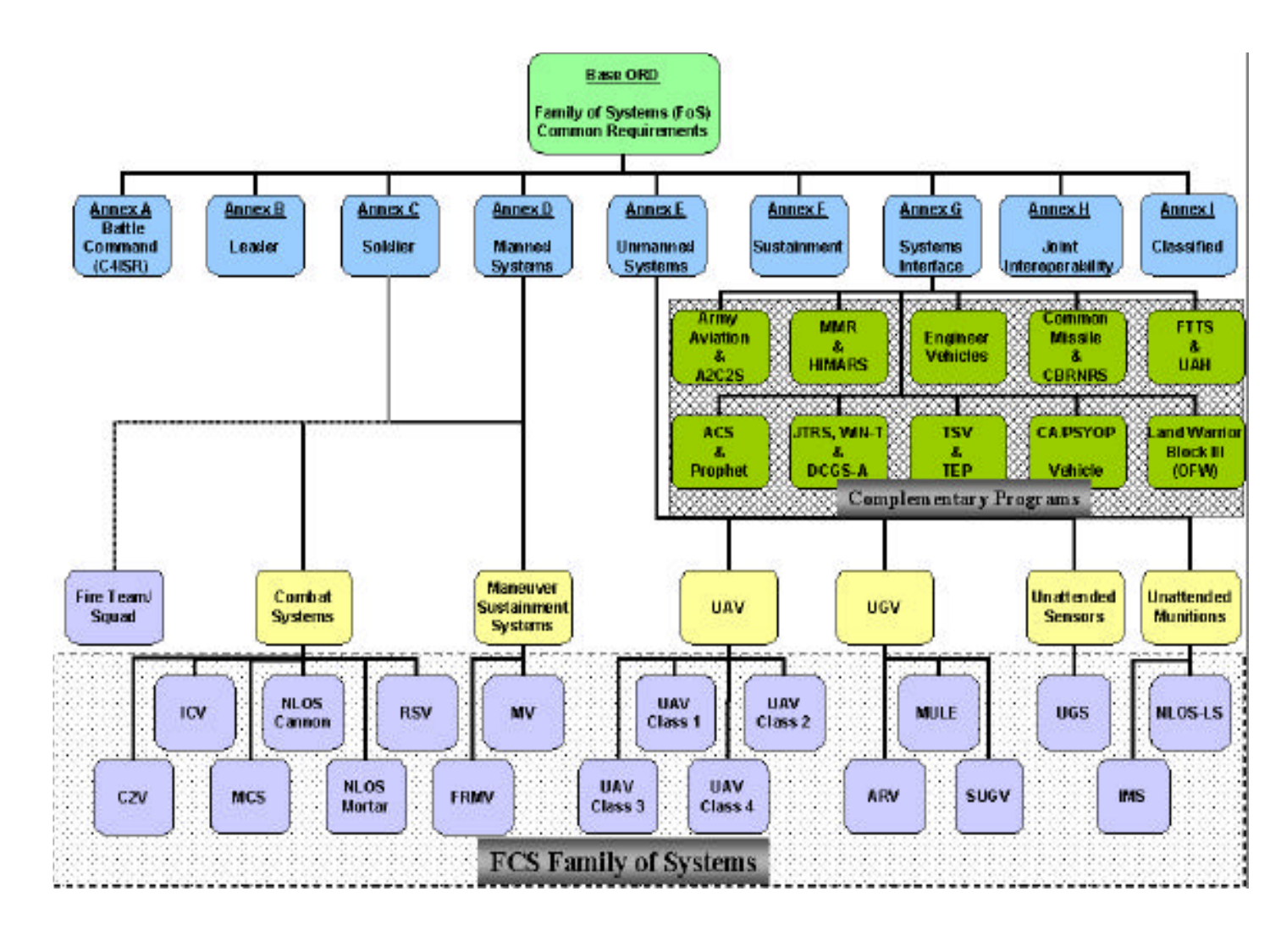### FCS System of Systems

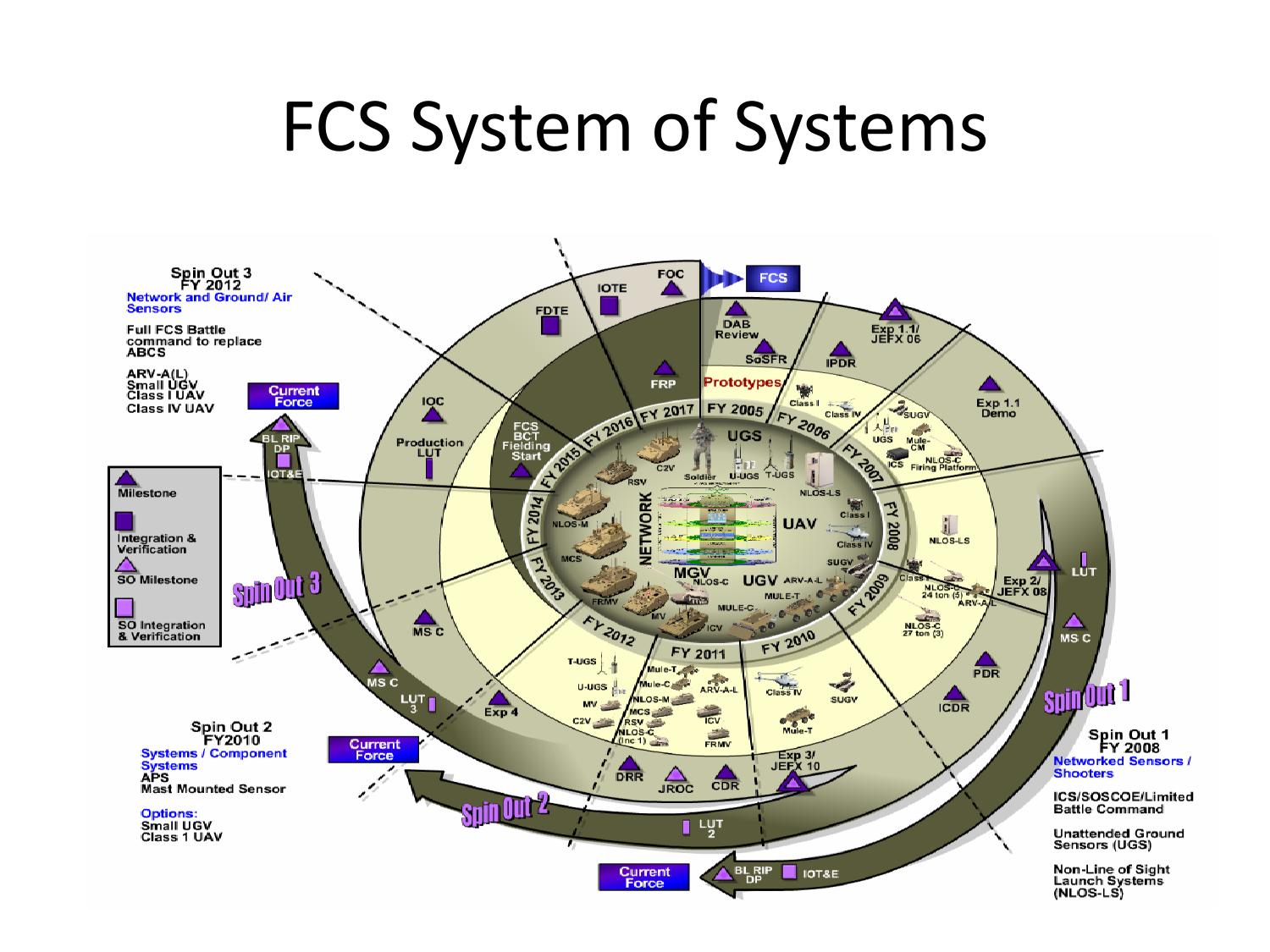## FCS SOS Lessons Learned

- T@E is a team sport and a shared responsibility
- T@E planning starts a pre MS A and is a constant throughout the entire life cycle (entire community involvement from day one, 2<sup>nd</sup> organization to form within FCS was the Combined Test Organization)
- Embrace but understand the limitations of Modeling and Simulations